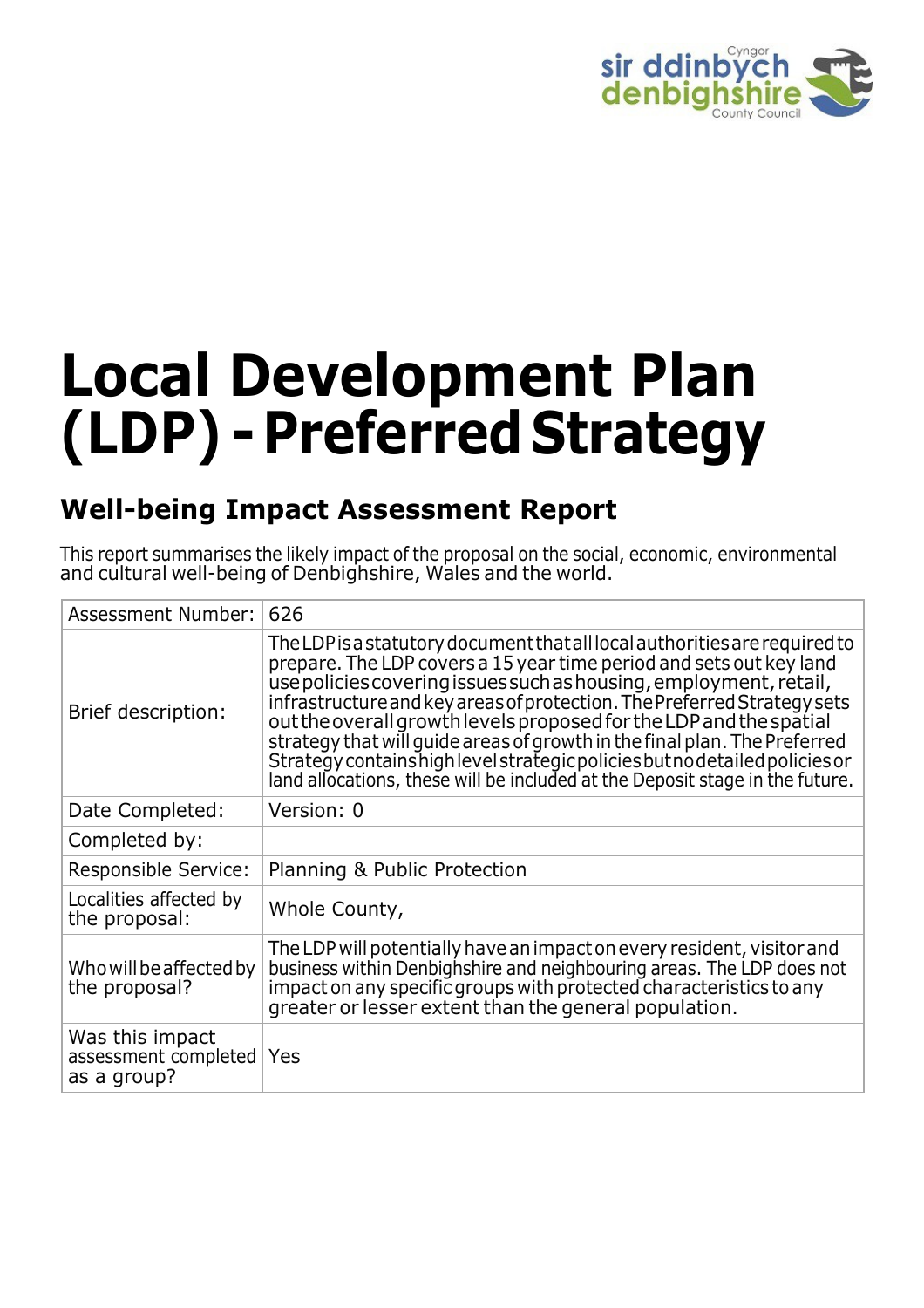# **IMPACT ASSESSMENT SUMMARY AND CONCLUSION**

Before we look in detail at the contribution and impact of the proposal, it is important to consider how the proposal is applying the sustainable development principle. This means that we must act "in a manner which seeks to ensure that the needs of the present are met without compromising the ability of future generations to meet their own needs."

#### **Score for the sustainability of the approach**



#### **Implications of the score**

As a strategic document focussed on sustainable development over a 15 year period the LDP should score well in sustainability terms. The Sustainability Appraisal which informs the LDP preparation process on an iterative basis provides much greater detail on sustainability and well-being issues. It is also intended to carry out a Health Impact Assessment of the Preferred Strategy as part of the consultationprocess.Thisis not yet a statutoryrequirementbutwillbecarriedoutasbestpractice

#### **Summary of impact**

Well-being Goals A globally A prosperous A prosperous Denbighshire **Positive** Positive responsible<br>Wales Wales A resilient Denbighshire Neutral A Wales of vibrant culture<br>and thriving A healthier Denbighshire **Positive** Positive **A** resilient Welsh A more equal Denbighshire **Positive** Positive Language A Denbighshire of cohesive communities Neutral A Wales of A healthier cohesive Wales communities A Denbighshire of vibrant culture and thriving Welsh language Neutral A more equal Wale A globally responsible Denbighshire Positive

#### **Main conclusions**

The LDP Preferred Strategy is a high level document that seeks to promote sustainable development withintheCounty.Themajorityofimpactsarelikelyto beneutralorpositiveastheplanhas sustainability at its core. The strategy has been subject to a Sustainability Appraisal which assesses the social, environmental and economic impacts of the strategy and the options considered. A Health Impact Assessment will be carried out as part of the Preferred Strategy consultation process.

Much of the mitigation identified will be included at the Deposit stage when detailed policies will be developedand land allocationsidentifiedwhichwilldemonstratethatnegativeimpactscanbe mitigated.

#### **Evidence to support the Well-being Impact Assessment**

 $\overline{v}$  We have consulted published research or quides that informusabout the likely impact of the proposal  $\nabla$  We have involved an expert/consulted a group who represent those who may affected by the proposal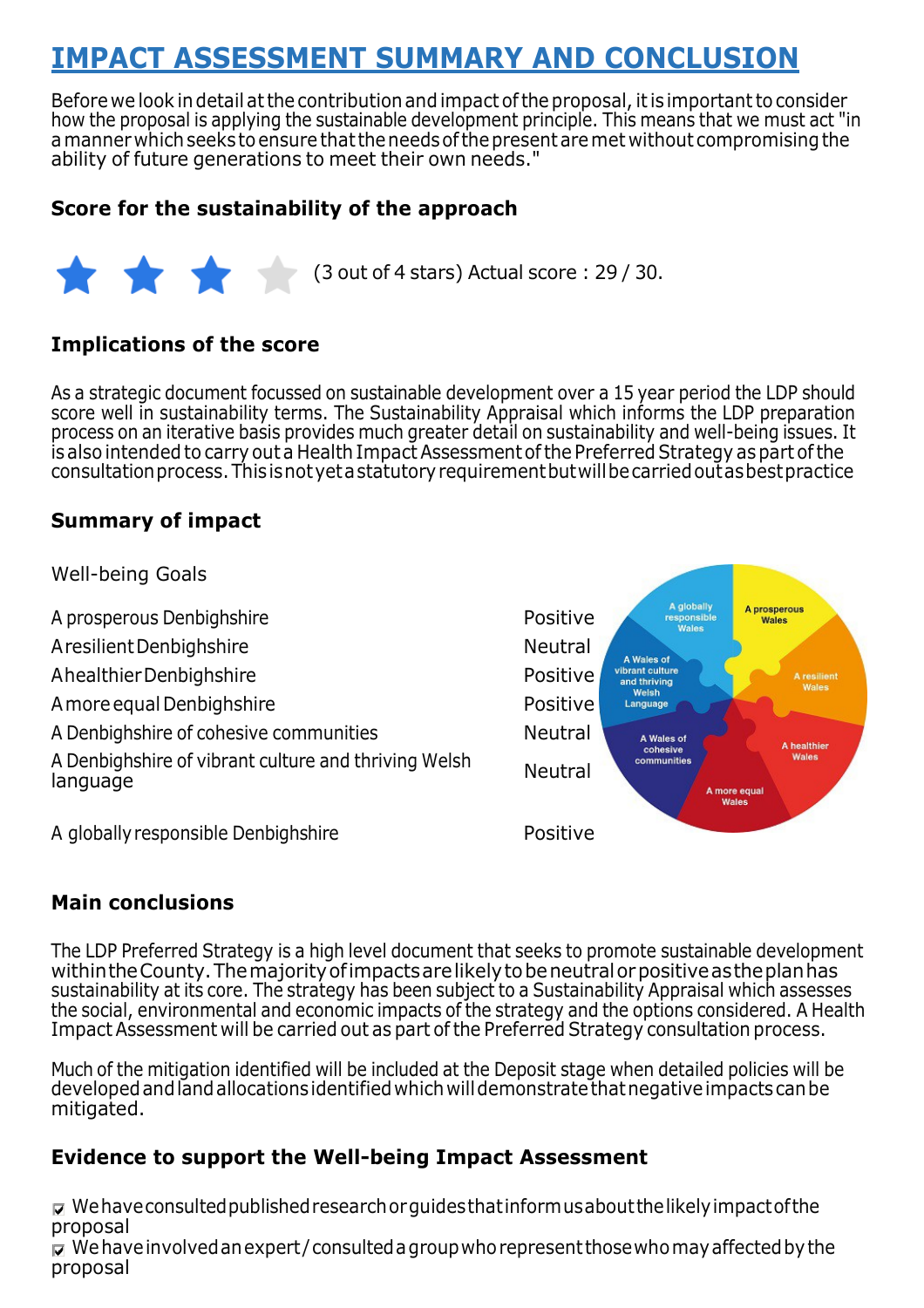$\triangledown$  We have engaged with people who will be affected by the proposal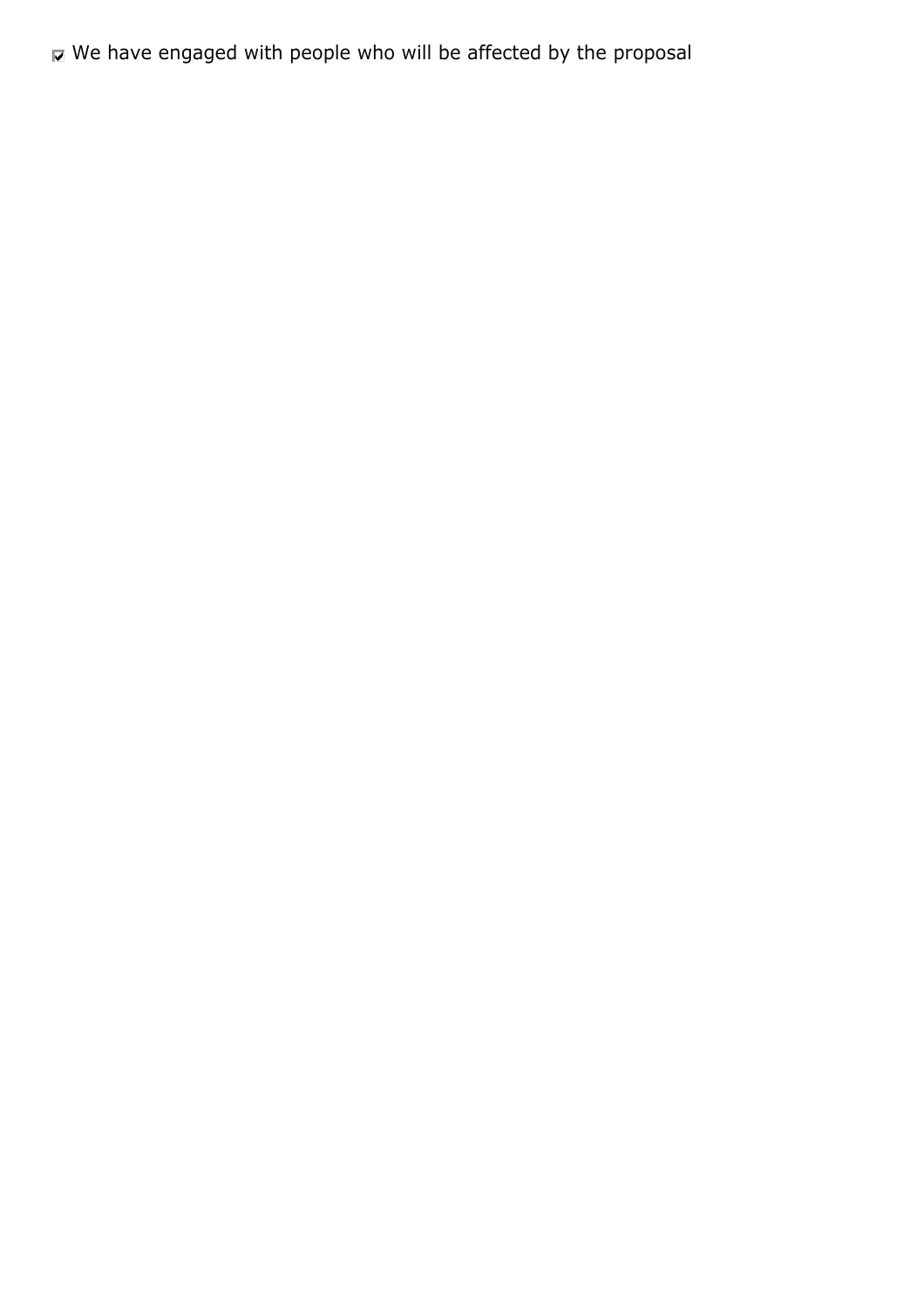## **THE LIKELY IMPACT ON DENBIGHSHIRE, WALES AND THE WORLD**

#### **A prosperous Denbighshire**

| <b>Overall Impact</b>              | Positive                                                                                                                                                                                                                                                                                                                                                                                                                                                                  |
|------------------------------------|---------------------------------------------------------------------------------------------------------------------------------------------------------------------------------------------------------------------------------------------------------------------------------------------------------------------------------------------------------------------------------------------------------------------------------------------------------------------------|
| <b>Justification for</b><br>impact | When exploring the issues that the LDP needs to address, the objectives<br>were assessed against the national Well-being goals, the<br>Conwy/Denbighshire Well-being Plan and the Corporate Plan priorities.<br>The Preferred Strategy sets the framework for an appropriate level of<br>growth in the county whilst also protecting vital resources.                                                                                                                     |
| <b>Further actions</b><br>required | Detailed policies and land allocations at the deposit stage will need to<br>ensure that land allocations are sustainably located to maximise the<br>opportunities for providing appropriate housing and employment<br>development. Use of local labour agreements and work with the education<br>sector can help to ensure that the workforce has the required skills. A<br>focus on brownfield land development could reduce the amount of green<br>field land required. |

#### **Positive impacts identified:**

| A low carbon society                                          | Strategy looks to provide sufficient development land to meet needs in<br>sustainable locations with facilities and services to reduce the need to<br>travel.                                                                                                                               |
|---------------------------------------------------------------|---------------------------------------------------------------------------------------------------------------------------------------------------------------------------------------------------------------------------------------------------------------------------------------------|
| Quality<br>communications,<br>infrastructure and<br>transport | LDP objectives support regeneration, sustainable development of<br>renewable energy and mineral resources and supporting infrastructure<br>development.                                                                                                                                     |
| <b>Economic</b><br>development                                | Preferred Strategy has objectives supporting economic development,<br>including the rural economy and town centre regeneration. Strategic<br>policies supporting appropriate devilment on employment land, retail and<br>the visitor economy are included.                                  |
| <b>Quality skills for the</b><br>long term                    | Increased construction activity will lead to demand for skilled workers.                                                                                                                                                                                                                    |
| <b>Quality jobs for the</b><br>long term                      | Preferred Strategy includes the Bodelwyddan strategic site which is of<br>regional importance and reflects the aspirations of the North Wales<br>Growth Deal.<br>Employment land allocations and policies will support sustainable<br>economic development providing jobs in the long term. |
| <b>Childcare</b>                                              | Increased demand for childcare as housing supply is increased may<br>support existing businesses and provide opportunities for new ones.                                                                                                                                                    |

#### **Negative impacts identified:**

|                    | Focussing development around existing services to reduce travel for the<br><b>A low carbon society</b> majority may impact on the more rural areas and increase travel for<br>some. |
|--------------------|-------------------------------------------------------------------------------------------------------------------------------------------------------------------------------------|
| <b>Quality</b>     | Development will have an impact on infrastructure capacity and may                                                                                                                  |
| communications,    | require use of some primary resources. Some green field land will be                                                                                                                |
| infrastructure and | required to meet development needs as Denbighshire does not have a                                                                                                                  |
| transport          | sufficient supply brownfield land to meet needs.                                                                                                                                    |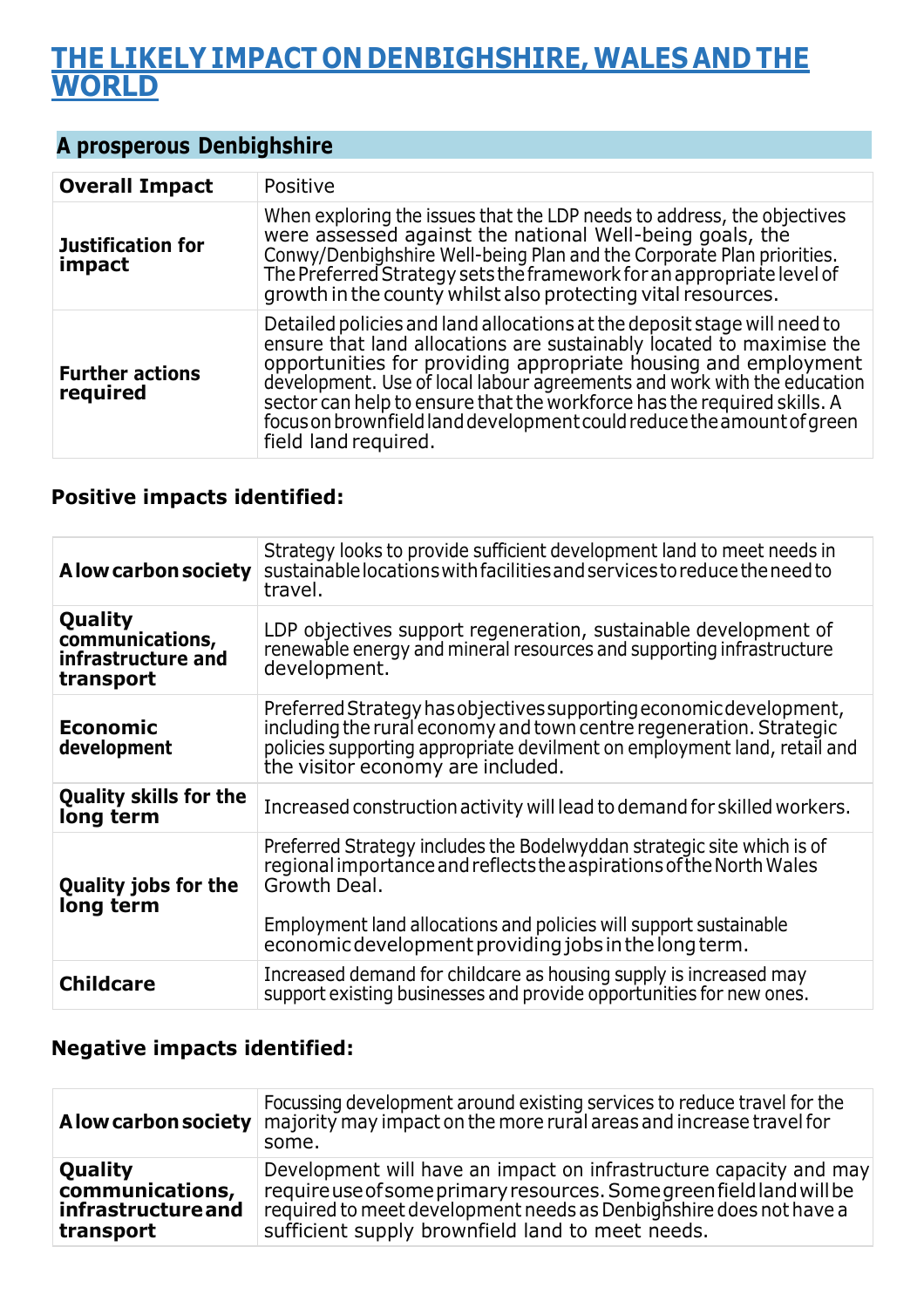| <b>Economic</b><br>development             |                                                                                                                                                                                                                                                                                                       |
|--------------------------------------------|-------------------------------------------------------------------------------------------------------------------------------------------------------------------------------------------------------------------------------------------------------------------------------------------------------|
| <b>Quality skills for the</b><br>long term | If there is a skill shortage locally then development may be held up and<br>workers may need to commute into the County.<br>There will potentially be impacts on school capacities, a lack of housing<br>development may reduce school rolls and an increase may lead to<br>pressure on schoolplaces. |
| <b>Quality jobs for the</b><br>long term   |                                                                                                                                                                                                                                                                                                       |
| <b>Childcare</b>                           | If development is located in more rural areas availability of local<br>childcare may be problematic.                                                                                                                                                                                                  |

# **A resilient Denbighshire**

| <b>Overall Impact</b>              | <b>Neutral</b>                                                                                                                                                                                                                                                                                                                                                                                                                                                                              |
|------------------------------------|---------------------------------------------------------------------------------------------------------------------------------------------------------------------------------------------------------------------------------------------------------------------------------------------------------------------------------------------------------------------------------------------------------------------------------------------------------------------------------------------|
| Justification for<br>impact        | The LDP seeks to strike a balance between the need for development and<br>the need to protect the environment, this is at the heart of the plan<br>preparation process. The Preferred Strategy will direct growth to the most<br>sustainable locations but there will be some environmental impacts which<br>will require mitigation.<br>Flood risk and environmental impact will be a key criterion when<br>assessing the suitability of candidate sites for inclusion in the Deposit LDP. |
| <b>Further actions</b><br>required | Detailed policies will need to be developed that ensure that any potential<br>negative environmental impacts associated with a development proposal<br>are mitigated. Examples would include the need for additional landscaping<br>and planting, protection of wildlife corridors and habitats.                                                                                                                                                                                            |

## **Positive impacts identified:**

| <b>Biodiversity and the</b><br>natural environment                  | Objectives and Strategic Policies are included to protect, support<br>and enhance biodiversity.                                                                                                                                            |
|---------------------------------------------------------------------|--------------------------------------------------------------------------------------------------------------------------------------------------------------------------------------------------------------------------------------------|
| <b>Biodiversity in the</b><br>built environment                     | Objectives and Strategic Policies are included to protect, support<br>and enhance biodiversity.                                                                                                                                            |
| Reducing waste,<br>reusing and<br>recycling                         | Strategic policy supports waste prevention in the first instance and<br>minimalisation through re-use and recycling.                                                                                                                       |
| consumption                                                         | <b>Reduced energy/fuel</b> By locating growth in housing and employment in areas accessible by<br>modes other than the private car the need to travel can be reduced.                                                                      |
| <b>People's awareness</b><br>of the environment<br>and biodiversity | Development proposals can encourage individuals and communities to<br>look more closely at their environment. This can increase awareness and<br>knowledge and lead to a higher value being placed on biodiversity and the<br>environment. |
| <b>Flood risk</b><br>management                                     | An objective is included seeking to address the effects of flood risk and<br>climate change. Development will be steered away from greenfield sites<br>in the C2 flood zone in-line with national policy.                                  |

## **Negative impacts identified:**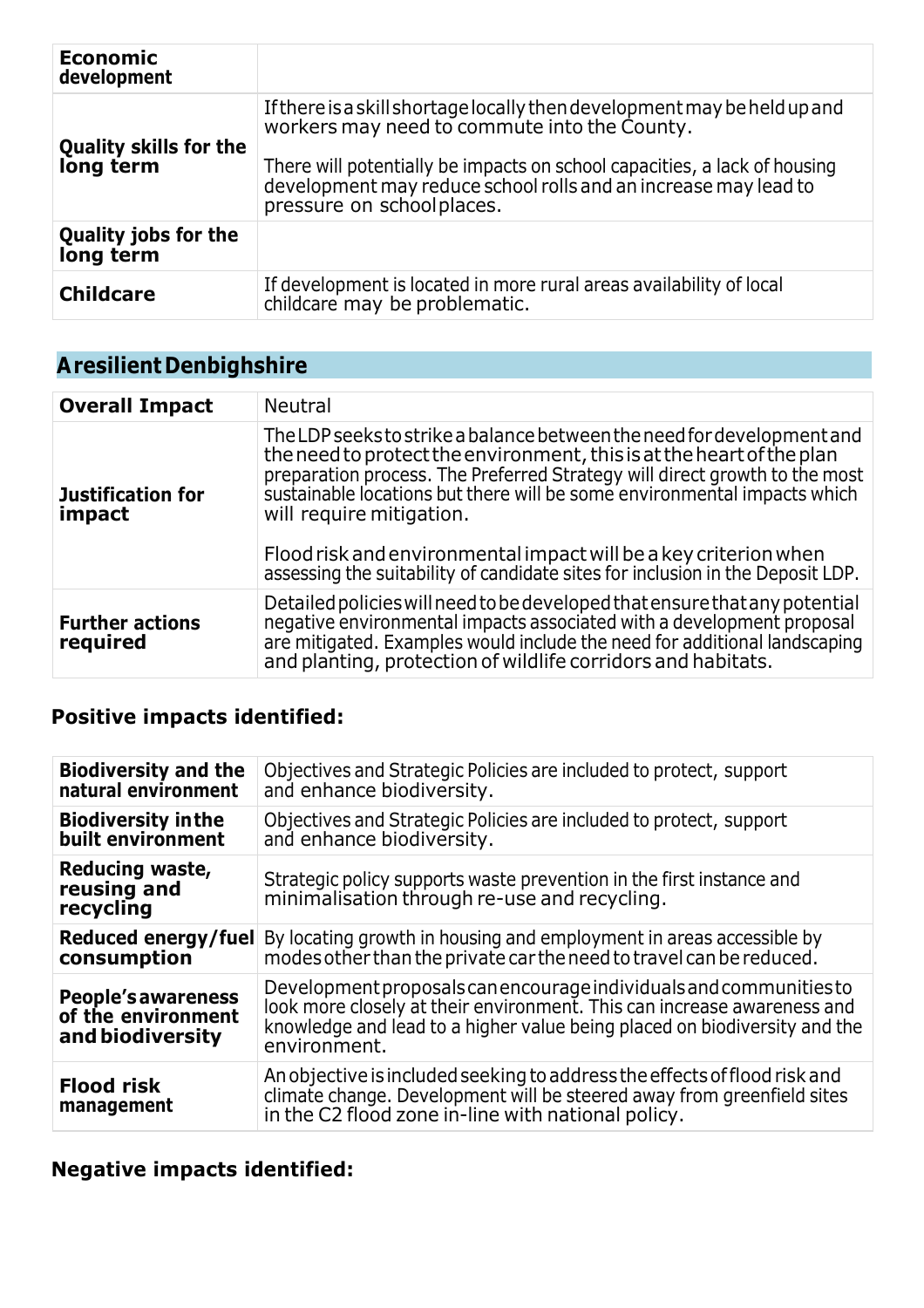| <b>Biodiversity and the</b><br>natural environment                  | Some green field land will be required to meet the development needs of<br>the County. Environmental protection and the need for development have<br>to be balanced and it is not always possible to avoid all negative impacts<br>to facilitate developments on sites. Tress, hedgerows etc can be lost.                                                                      |
|---------------------------------------------------------------------|--------------------------------------------------------------------------------------------------------------------------------------------------------------------------------------------------------------------------------------------------------------------------------------------------------------------------------------------------------------------------------|
| <b>Biodiversity in the</b><br>built environment                     | Some brownfield sites can have high biodiversity value if they have been<br>left undisturbed for some time. Redevelopment may impact on this.                                                                                                                                                                                                                                  |
| Reducing waste,<br>reusing and<br>recycling                         | All development will create some level of waste that will need to<br>be managed.                                                                                                                                                                                                                                                                                               |
|                                                                     |                                                                                                                                                                                                                                                                                                                                                                                |
| Reduced energy/fuel<br>consumption                                  | Requires behavioural change which is beyond the scope of the LDP.                                                                                                                                                                                                                                                                                                              |
| <b>People's awareness</b><br>of the environment<br>and biodiversity | Environmental protection and the need for development have to be<br>balanced and it is not always possible to avoid all negative impacts to<br>facilitate developments on sites. Tress, hedgerows etc can be lost. If<br>appreciation is raised the sense of loss in a community may be greater if<br>there is a perception that the environment has been negatively affected. |

# **A healthierDenbighshire**

| <b>Overall Impact</b>              | Positive                                                                                                                                                                                                                                                                                                                                |
|------------------------------------|-----------------------------------------------------------------------------------------------------------------------------------------------------------------------------------------------------------------------------------------------------------------------------------------------------------------------------------------|
| <b>Justification for</b><br>impact | The provision of good quality, affordable housing is a basic human need.<br>The allocation of land for housing will contribute positively towards<br>meeting this need which will be beneficial to overall physical and mental<br>well-being.                                                                                           |
| <b>Further actions</b><br>required | Much of the necessary avoidance of harm and mitigation will be contained<br>in the detailed policies that will be developed at the next stage of the LDP.<br>Agricultural land quality will be an assessment criteria when considering<br>candidate sites and BMV land will only be selected if no other suitable land<br>is available. |

## **Positive impacts identified:**

| A social and physical<br>environment that<br>encourage and<br>support health and<br>well-being | The LDP aims to make sufficient provision to meet our communities needs<br>for housing, employment, recreation and community facilities. By aiming<br>to locate development in areas accessible by means other than the<br>private car Active Travel will be encouraged. Affordable housing will be<br>required which will support balanced communities. Developments will be<br>required to provide appropriate open space to ensure there are<br>opportunities for sport and recreation. Green and blue infrastructure will<br>be protected and enhanced.<br>Housing is a basic human need and access to good quality, affordable<br>housing will make a positive contribution to physical and mental well-<br>being. |
|------------------------------------------------------------------------------------------------|-------------------------------------------------------------------------------------------------------------------------------------------------------------------------------------------------------------------------------------------------------------------------------------------------------------------------------------------------------------------------------------------------------------------------------------------------------------------------------------------------------------------------------------------------------------------------------------------------------------------------------------------------------------------------------------------------------------------------|
| <b>Access to good</b>                                                                          | The provision of allotments and community growing spaces could be                                                                                                                                                                                                                                                                                                                                                                                                                                                                                                                                                                                                                                                       |
| quality, healthyfood                                                                           | encouraged through planning policies.                                                                                                                                                                                                                                                                                                                                                                                                                                                                                                                                                                                                                                                                                   |
| <b>People's emotional</b>                                                                      | Housing is a basic human need and access to good quality, affordable                                                                                                                                                                                                                                                                                                                                                                                                                                                                                                                                                                                                                                                    |
| and mental well-                                                                               | housing will make a positive contribution to physical and mental well-                                                                                                                                                                                                                                                                                                                                                                                                                                                                                                                                                                                                                                                  |
| being                                                                                          | being.                                                                                                                                                                                                                                                                                                                                                                                                                                                                                                                                                                                                                                                                                                                  |
| <b>Access to healthcare</b>                                                                    | Objectives and strategic policies relating to the promotion of well-being<br>and provision of infrastructure and services included in Preferred Strategy.                                                                                                                                                                                                                                                                                                                                                                                                                                                                                                                                                               |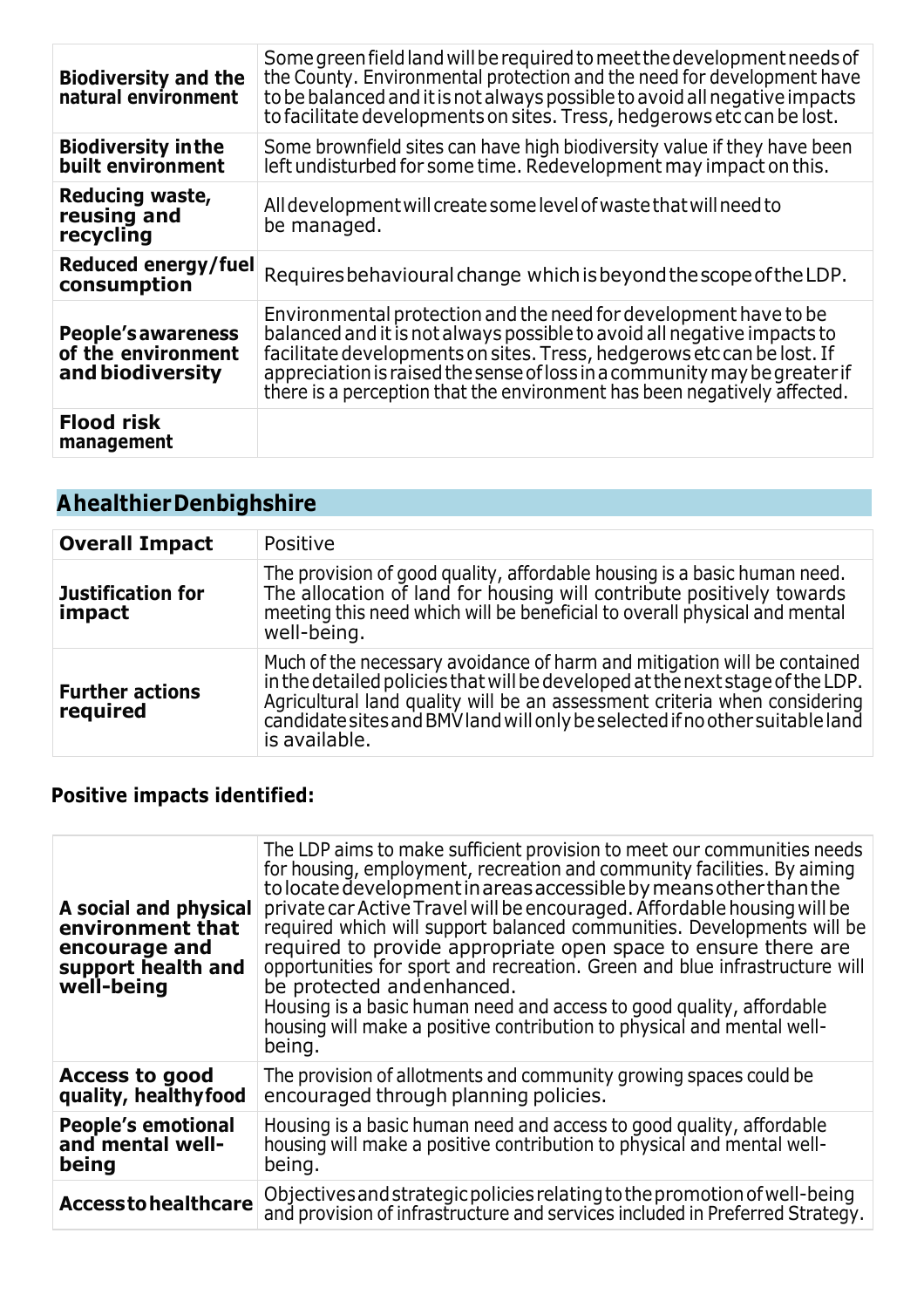## **Negative impacts identified:**

| A social and physical<br>environment that<br>encourage and<br>support health and<br>well-being |                                                                                                                                                                                                                                                            |
|------------------------------------------------------------------------------------------------|------------------------------------------------------------------------------------------------------------------------------------------------------------------------------------------------------------------------------------------------------------|
| Access to good<br>quality, healthyfood                                                         | Some agricultural land that is suitable for food production may be lost.                                                                                                                                                                                   |
| <b>People's emotional</b><br>and mental well-<br>being                                         | The development plan making and subsequent planning application<br>process can provoke a strong emotional response in individuals and<br>communities. It can be an adversarial process that can have a negative<br>impact on an individuals mental health. |
| Access to healthcare                                                                           | Limited influence over provision in the primary health care sector may<br>lead to housing growth in areas prior to an increase in health care<br>provision.                                                                                                |
| <b>Participation in</b><br>leisure opportunities                                               |                                                                                                                                                                                                                                                            |

## **A more equal Denbighshire**

| <b>Overall Impact</b>              | Positive                                                                                                                                                                                                                            |
|------------------------------------|-------------------------------------------------------------------------------------------------------------------------------------------------------------------------------------------------------------------------------------|
| <b>Justification for</b><br>impact | The LDP aims to provide housing, employment, retail and leisure<br>opportunities accessible to all members of the community. Improved<br>opportunities will have a positive impact overall.                                         |
| <b>Further actions</b><br>required | Ensure that all communications stress that the needs of gypsy and<br>traveller families have to be met and that and discriminatory comments<br>will not be tolerated. Promote positive messages from experiences in<br>other areas. |

#### **Positive impacts identified:**

| Improving the well-<br>being of people with<br>protected<br><b>characteristics. The</b><br>nine protected<br>characteristics are:<br>age; disability;<br>gender<br>reassignment;<br>marriage or civil<br>partnership;<br>pregnancy and<br>maternity; race;<br>religion or belief;<br>sex; and sexual<br>orientation | The LDP Preferred Strategy does not discriminate against any of the<br>groups with protected characteristics. A wide range and type of housing<br>will be proposed including provision for older people. Positive provision<br>and criteria based policies will be developed to meet the needs of the<br>gypsy and traveller community in line with need. |
|---------------------------------------------------------------------------------------------------------------------------------------------------------------------------------------------------------------------------------------------------------------------------------------------------------------------|-----------------------------------------------------------------------------------------------------------------------------------------------------------------------------------------------------------------------------------------------------------------------------------------------------------------------------------------------------------|
|---------------------------------------------------------------------------------------------------------------------------------------------------------------------------------------------------------------------------------------------------------------------------------------------------------------------|-----------------------------------------------------------------------------------------------------------------------------------------------------------------------------------------------------------------------------------------------------------------------------------------------------------------------------------------------------------|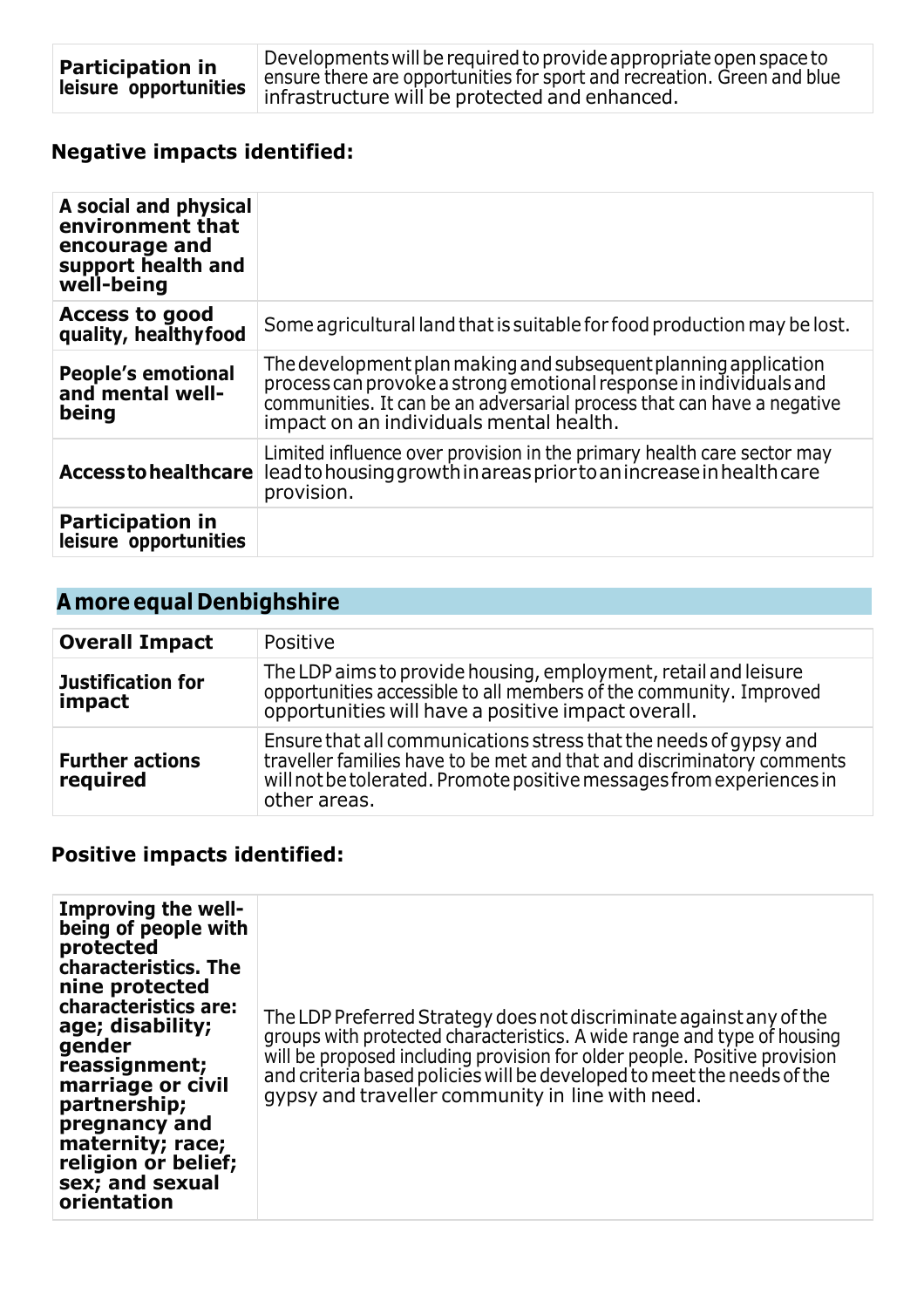| <b>People who suffer</b><br>discrimination or<br>disadvantage     | Positive provision and criteria based policies will be developed to meet the<br>needs of the gypsy and traveller community in line with need.                                                                                                                                                                                        |
|-------------------------------------------------------------------|--------------------------------------------------------------------------------------------------------------------------------------------------------------------------------------------------------------------------------------------------------------------------------------------------------------------------------------|
| Areas with poor<br>economic, health or<br>educational<br>outcomes | In trying to improve the quality of housing and employment opportunities<br>through new development and regeneration, areas currently experiencing<br>deprivation may have improved opportunities.                                                                                                                                   |
| People in poverty                                                 | The Preferred Strategy seeks to locate housing and employment<br>opportunities in sustainable locations accessible by modes other than the<br>private car to enhance opportunities for accessing employment. The<br>Strategic Site at Bodelwyddan is a key project for economic growth within<br>Denbighshire and across the region. |

## **Negative impacts identified:**

| <b>Improving the well-</b><br>being of people with<br>protected<br>characteristics. The<br>nine protected<br>characteristics are:<br>age; disability;<br>gender<br>reassignment;<br>marriage or civil<br>partnership;<br>pregnancy and<br>maternity; race;<br>religion or belief;<br>sex; and sexual<br>orientation | The two main centres in Denbighshire; Rhyl and Prestatyn, would be the<br>most sustainable locations for development given the range of services<br>and facilities that are easily accessible. These centres are however heavily<br>constrained by flood risk, geography and highway constraints. The need to<br>locate more development in other areas may impact on some people with<br>protected characteristics if they have to travel further to access services. |
|---------------------------------------------------------------------------------------------------------------------------------------------------------------------------------------------------------------------------------------------------------------------------------------------------------------------|------------------------------------------------------------------------------------------------------------------------------------------------------------------------------------------------------------------------------------------------------------------------------------------------------------------------------------------------------------------------------------------------------------------------------------------------------------------------|
| <b>People who suffer</b><br>discrimination or<br>disadvantage                                                                                                                                                                                                                                                       | The identification of need and steps to make positive provision for Gypsy<br>and Traveller families is likely to create antagonism towards this group<br>based on perceptions and experiences of unauthorised encampments. This<br>may lead to further discrimination.                                                                                                                                                                                                 |
| Areas with poor<br>economic, health or<br>educational<br>outcomes                                                                                                                                                                                                                                                   |                                                                                                                                                                                                                                                                                                                                                                                                                                                                        |
| People in poverty                                                                                                                                                                                                                                                                                                   |                                                                                                                                                                                                                                                                                                                                                                                                                                                                        |

# **A Denbighshire of cohesive communities**

| <b>Overall Impact</b>              | Neutral                                                                                                                                                                                                                                                                                                                                                                                                          |
|------------------------------------|------------------------------------------------------------------------------------------------------------------------------------------------------------------------------------------------------------------------------------------------------------------------------------------------------------------------------------------------------------------------------------------------------------------|
| Justification for<br>impact        | Development is required to meet the needs of our communities but there<br>is rarely consensus on where it should go. The most sustainable locations<br>for development are the more urban areas, limited development to<br>support rural communities will be permitted.                                                                                                                                          |
| <b>Further actions</b><br>required | Trying to ensure everyone understands the need for development to meet<br>the needs of communities. Ensuring that the process is open and<br>transparent so that even if people don't agree with a decision they can<br>recognise how it has been arrived at. Draft policies that seek to ensure<br>there is sufficient growth in rural areas to maintain communities but with<br>overall sustainability inmind. |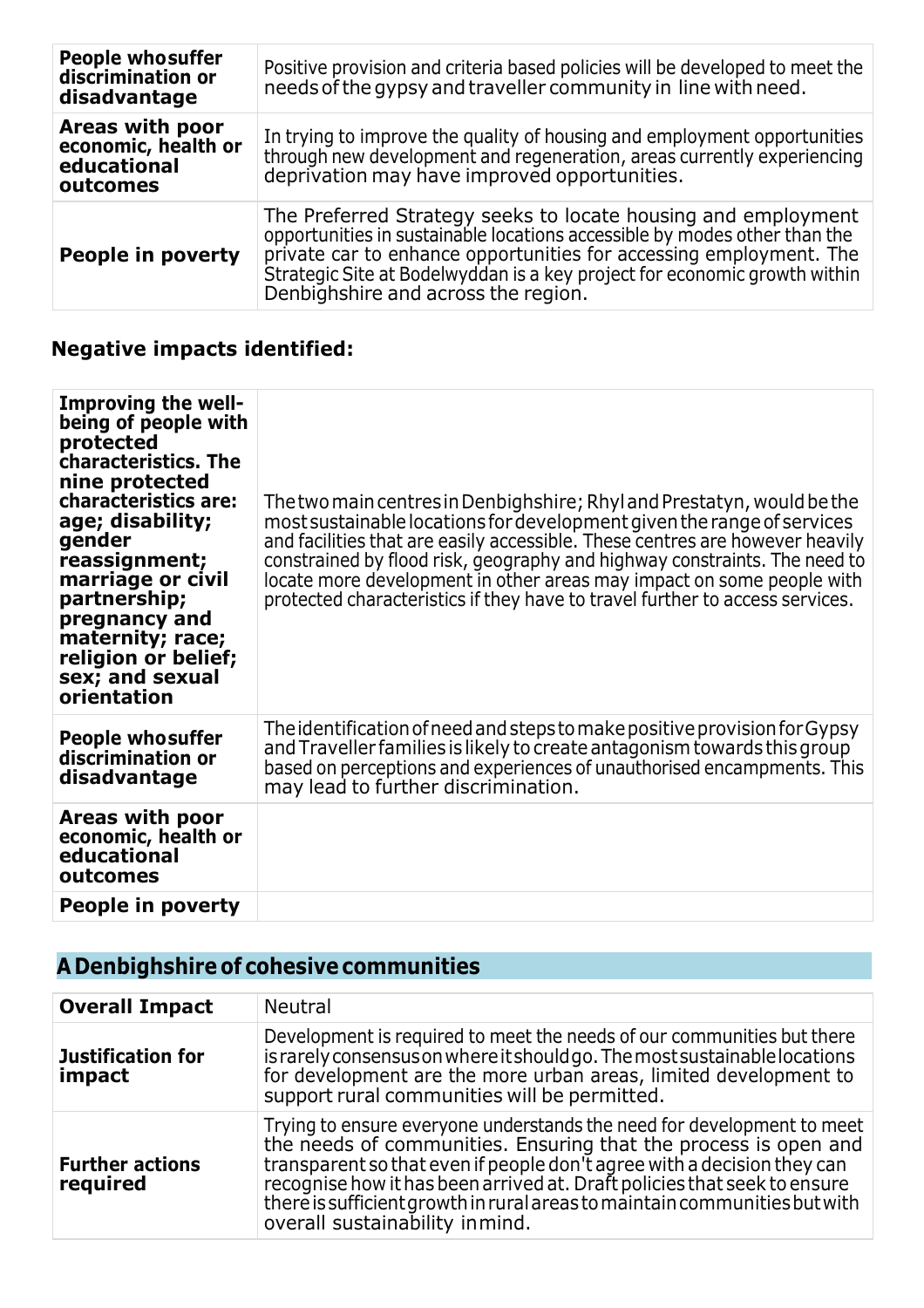#### **Positive impacts identified:**

| <b>Safe communities</b><br>andindividuals           | The LDP will encourage consideration of community safety as integral to<br>all development proposals. Community safety is a key component of the<br>key strategic policies.                                                                                                                                                                                                                                                                                                                                   |
|-----------------------------------------------------|---------------------------------------------------------------------------------------------------------------------------------------------------------------------------------------------------------------------------------------------------------------------------------------------------------------------------------------------------------------------------------------------------------------------------------------------------------------------------------------------------------------|
| <b>Community</b><br>participation and<br>resilience | The approved Delivery Agreement sets out within the Community<br>Involvement Strategy who, when and how we will engage and consult<br>with. Consultation stages are always longer than the statutory period<br>required and we accept comments in a variety of formats. We reqularly<br>hold engagement sessions with local communities to help them to engage<br>more productively and gain a better understanding of the LDP process.<br>Non-technical summaries and easy read versions are made available. |
| The attractiveness of<br>the area                   | The LDP requires high standards of design in all new developments as well<br>as open spaces and landscaping. It provides protection for our high<br>quality environment, landscape and built and cultural heritage.                                                                                                                                                                                                                                                                                           |
| <b>Connected</b><br>communities                     | Active Travel is promoted through the LDP. Local shops and community<br>facilities are protected from alternative forms of development.                                                                                                                                                                                                                                                                                                                                                                       |
| <b>Rural resilience</b>                             | A limited amount of new housing will be permitted in rural areas primarily<br>aimed at meeting local needs. Rural employment policies encourage<br>appropriate rural enterprise.                                                                                                                                                                                                                                                                                                                              |

#### **Negative impacts identified:**

| <b>Safe communities</b><br>andindividuals                  |                                                                                                                                                         |
|------------------------------------------------------------|---------------------------------------------------------------------------------------------------------------------------------------------------------|
| <b>Community</b><br>participation and<br><i>resilience</i> | Planning is a process that is often divisive within communities.                                                                                        |
| The attractiveness of<br>the area                          | Some green field land will be required to meet the development needs of<br>the County which may impact negatively on the attractiveness of the<br>area. |
| <b>Connected</b><br>communities                            | There may be some negative impacts on more rural areas where<br>development is limited.                                                                 |
| <b>Rural resilience</b>                                    | There may be some negative impacts on more rural areas where<br>development is limited.                                                                 |

## **A Denbighshire of vibrant culture and thriving Welsh language**

| <b>Overall Impact</b>              | <b>Neutral</b>                                                                                                                                                                                                                                                                                                                                             |
|------------------------------------|------------------------------------------------------------------------------------------------------------------------------------------------------------------------------------------------------------------------------------------------------------------------------------------------------------------------------------------------------------|
| <b>Justification for</b><br>impact | It is not possible to predict whether occupants of future housing will be<br>Welsh speaking or not. A range of house types will be required in policy to<br>meet the needs of the local community. The provision of good quality<br>affordable housing may encourage local people to remain or return and a<br>proportion of these will be Welsh speakers. |
| <b>Further actions</b><br>required | Ensuring a good housing mix and access to quality employment<br>opportunities may encourage local people to remain or return and a<br>proportion of these will be Welsh speakers. For the Deposit LDP the<br>definition of language sensitive areas will be explored.                                                                                      |

#### **Positive impacts identified:**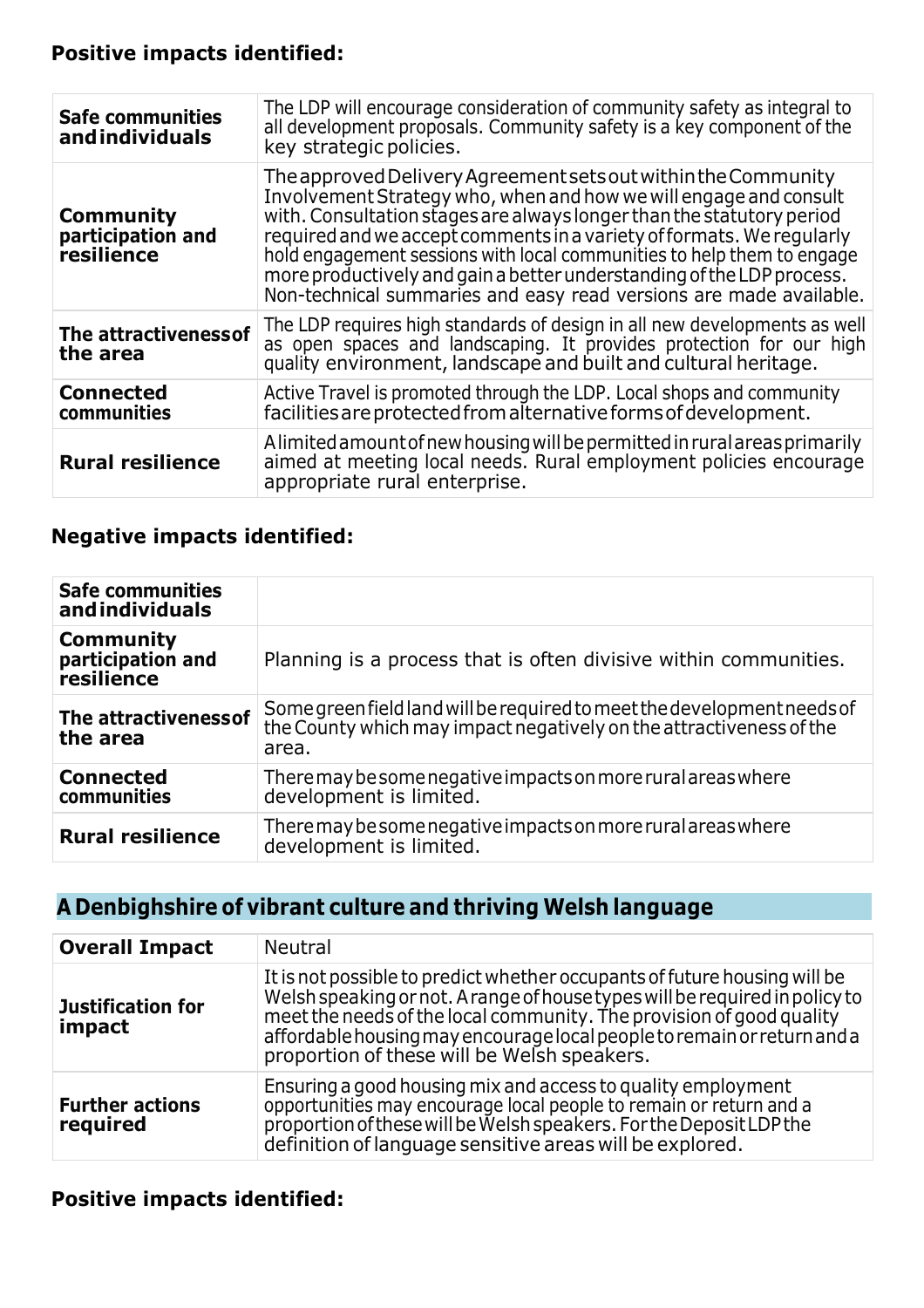| <b>People using Welsh</b>              | By providing quality housing and employment opportunities more local<br>Welsh speaking people may be encouraged to stay living in Denbighshire<br>or to return if they have moved away. A percentage of all housing will be<br>affordable to meet local needs specifically and this may help local Welsh<br>speaking people access housing in their area. |
|----------------------------------------|-----------------------------------------------------------------------------------------------------------------------------------------------------------------------------------------------------------------------------------------------------------------------------------------------------------------------------------------------------------|
| <b>Promoting the Welsh</b><br>language | Potential impacts on the Welsh language are assessed via the<br>Sustainability Appraisal. LDP objectives and key policies are included to<br>support and enhance the Welsh language through the LDP.                                                                                                                                                      |
|                                        | Historic sites and assets are protected from inappropriate development in<br><b>Culture and heritage</b> the LDP. The site selection process will assess potential impacts on culture<br>and heritage and avoid any adverse impacts.                                                                                                                      |

#### **Negative impacts identified:**

|                                        | There is no control over the occupation of market housing. There is a<br><b>People using Welsh</b> perception that building new houses attracts in migrants but this is not<br>borne out by evidence from the New Housing Occupancy surveys. |
|----------------------------------------|----------------------------------------------------------------------------------------------------------------------------------------------------------------------------------------------------------------------------------------------|
| <b>Promoting the Welsh</b><br>language |                                                                                                                                                                                                                                              |
| <b>Culture and heritage</b>            |                                                                                                                                                                                                                                              |

## **A globallyresponsible Denbighshire**

| <b>Overall Impact</b>              | Positive                                                                                                                                                                                                                                                |
|------------------------------------|---------------------------------------------------------------------------------------------------------------------------------------------------------------------------------------------------------------------------------------------------------|
| <b>Justification for</b><br>impact | The LDP is one of the key means by which we work on a more regional<br>basis. There is a requirement to work collaboratively with neighbours and<br>other key stakeholders.                                                                             |
| <b>Further actions</b><br>required | Local labour agreements could be included within major planning<br>permissions. Materials to be used have to be approved at the planning<br>application stage and it may be possible to specify more locally sourced<br>materials subject to viability. |

#### **Positive impacts identified:**

| Local, national,<br>international supply<br>chains                     | Making positive provision for development will help support local and<br>regional supply chains and the labour market. The inclusion of sites<br>relevant to the North Wales Economic Growth bid demonstrates that the<br>LDP is looking regionally with regard to economic development. |
|------------------------------------------------------------------------|------------------------------------------------------------------------------------------------------------------------------------------------------------------------------------------------------------------------------------------------------------------------------------------|
| Human rights                                                           |                                                                                                                                                                                                                                                                                          |
| <b>Broader service</b><br>provision in the local<br>area or the region | The LDP is prepared with close collaboration with our neighbouring<br>authorities and other key stakeholders such as Natural Resources Wales,<br>BCUHB and Dwr Cymru. The Conwy/Denbighshire Wellbeing Plan was<br>instrumental in informing the Objectives for the LDP.                 |

#### **Negative impacts identified:**

| Local, national,<br>international supply<br>chains | Some of the materials used in development may be sourced for outside of<br>the region. |
|----------------------------------------------------|----------------------------------------------------------------------------------------|
| Human rights                                       |                                                                                        |